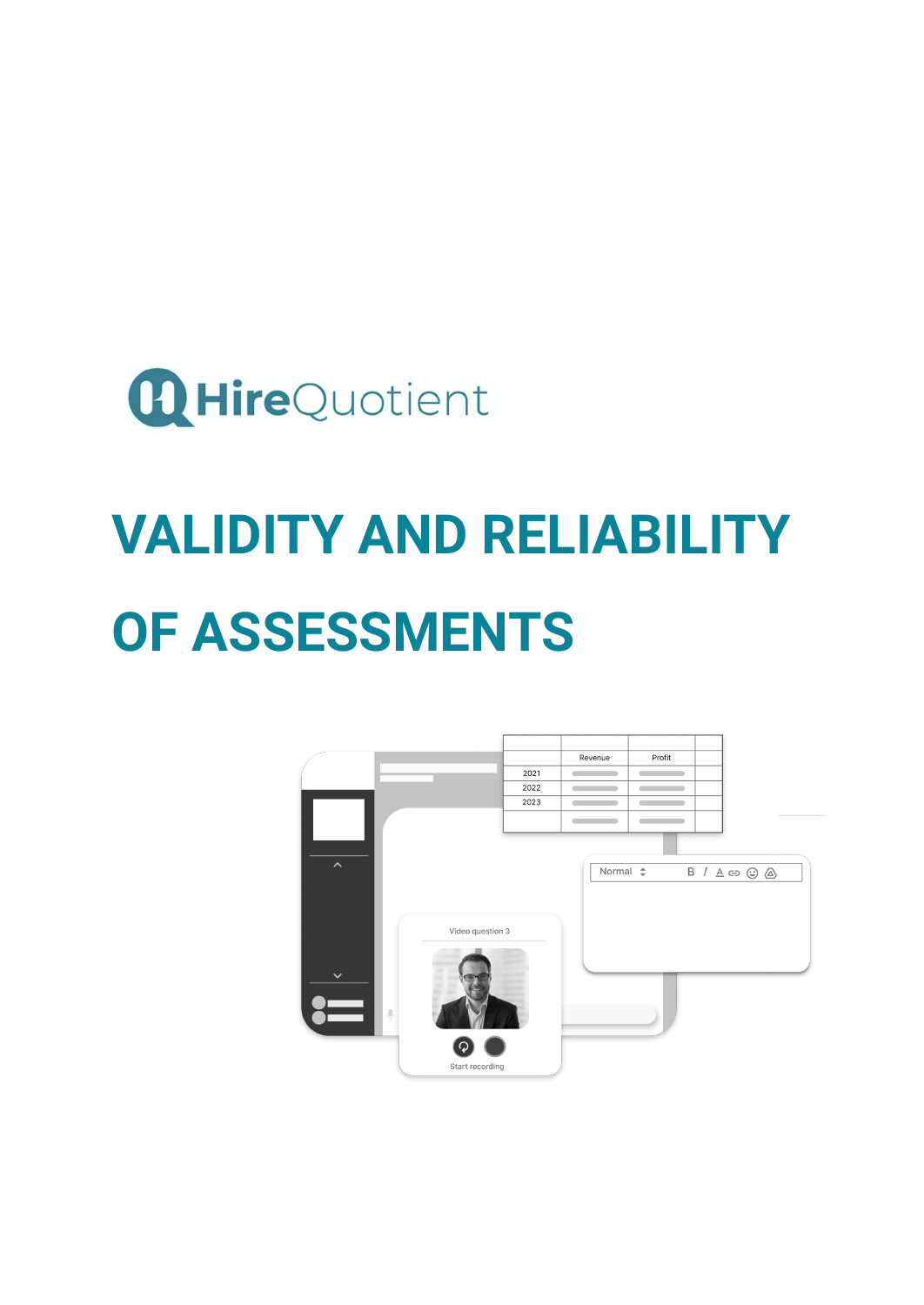

# **Contents**

| <b>Topic</b>                                        | Page No. |
|-----------------------------------------------------|----------|
| <b>Overview</b>                                     | 3        |
| <b>HireQuotient Skills Structure</b>                | 4        |
| Why you can trust HireQuotient Virtual Interviewers |          |
| <b>Question creation and testing</b>                | 10       |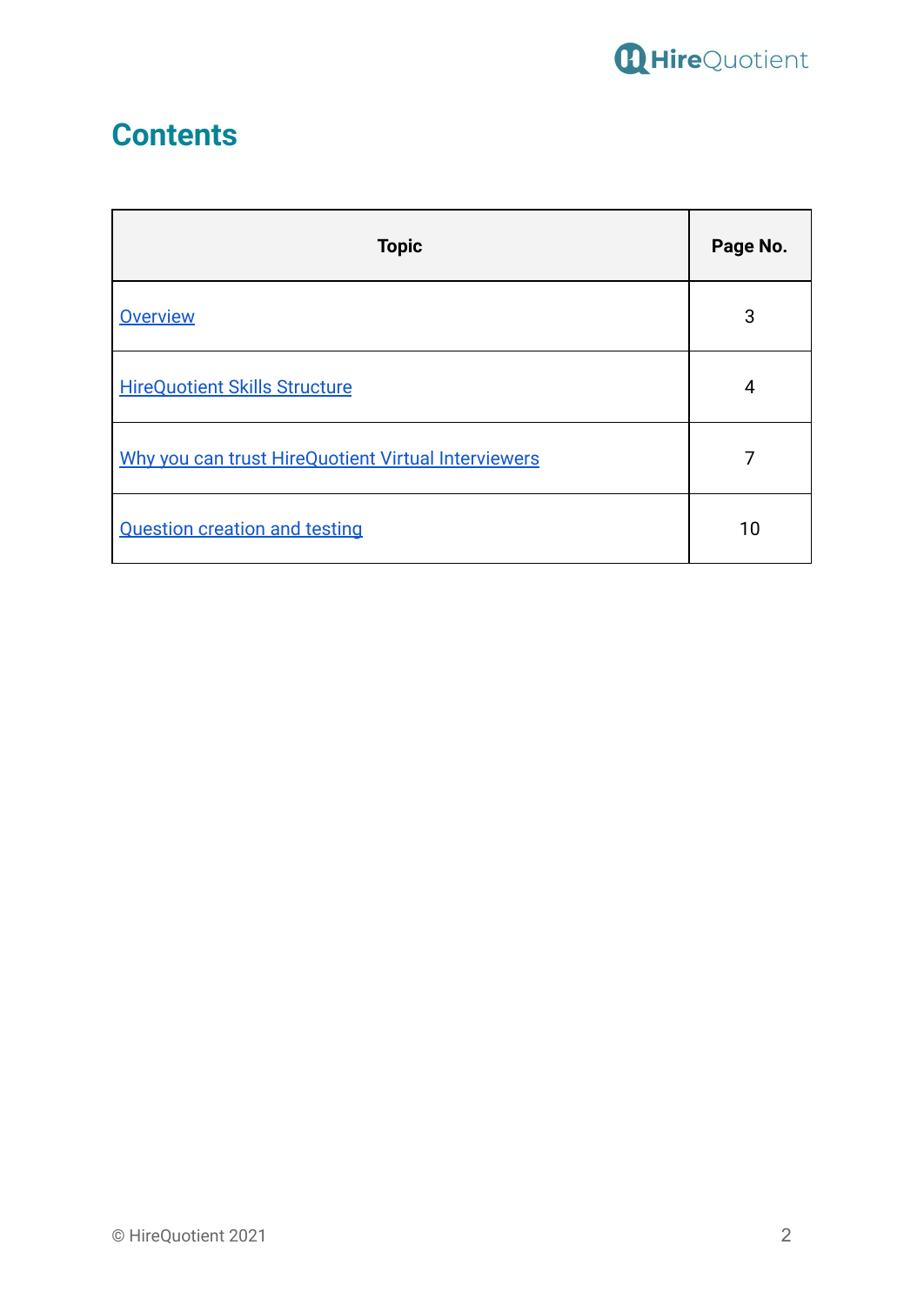

## <span id="page-2-0"></span>**Overview**

HireQuotient creates Virtual Interviewers to help organisations assess business skills at scale. We create realistic mini job simulations to test candidates' ability to execute the tasks expected in the role, enabling hiring teams to efficiently screen out unsuitable candidates with minimal time and effort. Just as coding tests have become well-established in tech hiring, HireQuotient plays a similar role for business skills across the organisation.

The benefits of HireQuotient are

- Quality the content is designed by subject matter experts
- Objectivity providing consistent assessments and improving diversity
- Scalability Virtual Interviewers reduce recruiting burden on senior resources
- Customizability assessments are tailored to the needs of each role

In the absence of reliable, scalable skill assessments, many organisations have had to resort to proxy measures, such as personality tests, psychometric assessments, or General Cognitive Ability or IQ tests.

In this document, we explain why HireQuotient's tests are valid and reliable assessments of candidate skills, and why organisations can rely on them to Assess More, Interview Less, and Hire Better.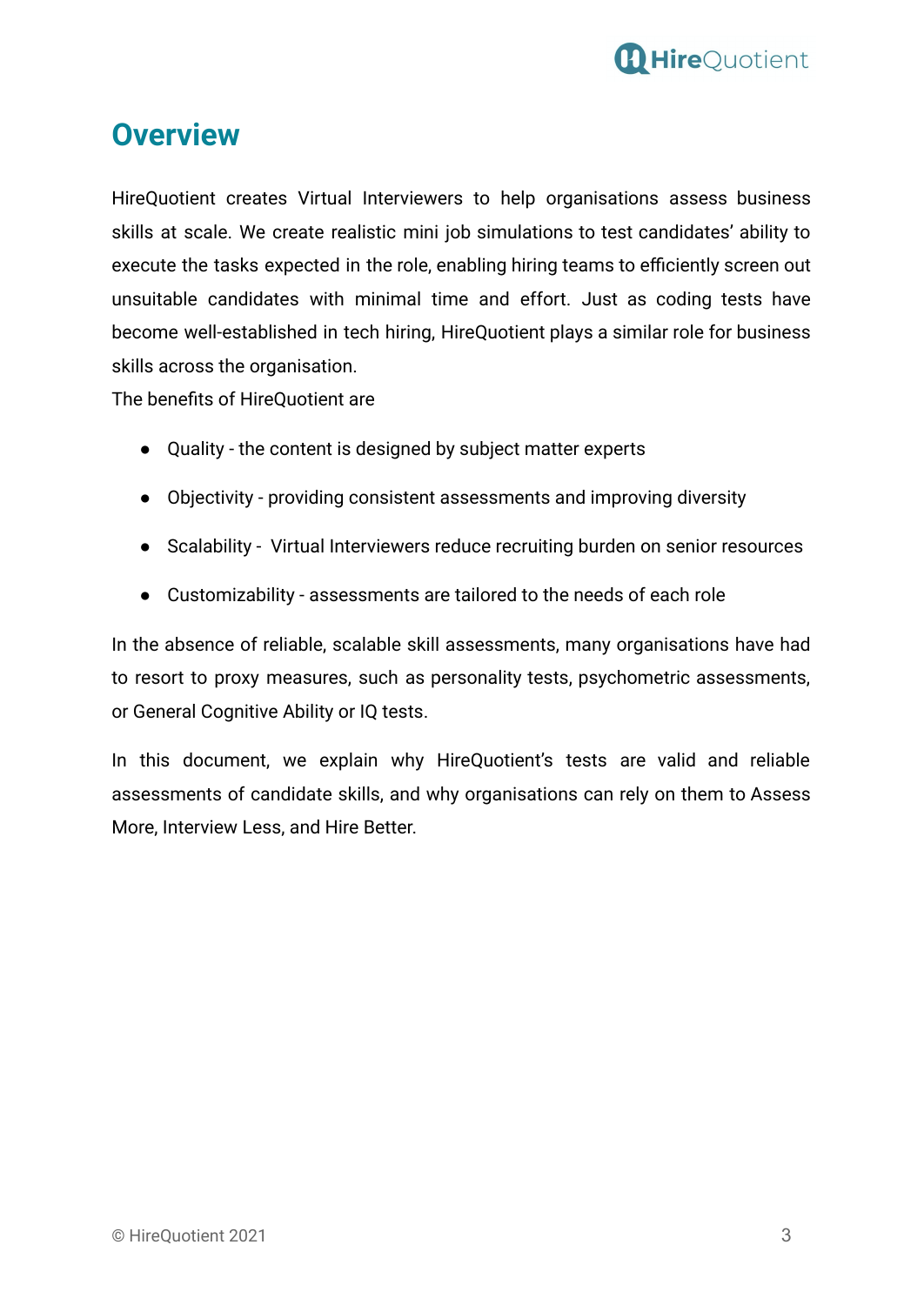

# <span id="page-3-0"></span>**HireQuotient Skills Structure**

A HireQuotient Virtual Interview aims to mimic an in-person skill/competency interview conducted by an experienced interviewer with relevant expertise in the role. This is done by compiling a series of questions that test for the skills needed in the role, and can be used for recruiting or for Training Needs Analysis internally within the team.

In this document, Virtual Interview and assessment are used interchangeably to refer to a set of job-specific questions that collectively determine whether an individual can do the key tasks needed on the job.

#### **Skills classification**

As the range of skills and functions that fall under the general umbrella of business skills is very wide, HireQuotient's approach is to first divide the universe into job families and job roles. While there may still be significant variation between project manager roles across firms, they would at least share a core set of competencies and skills.

At the moment, the roles that HireQuotient can test include

- Management consulting and business strategy
- Investment, Private Equity and Venture Capital
- Project management
- Product management
- Sales
- Marketing

We then use the Skills Framework developed by Skillsfuture Singapore (an agency within the Singapore government) to further break down each job role into 3-5 Critical Work Functions, each of which may comprise of a number of Key Tasks. This is then modified based on inputs from our expert team and our client feedback.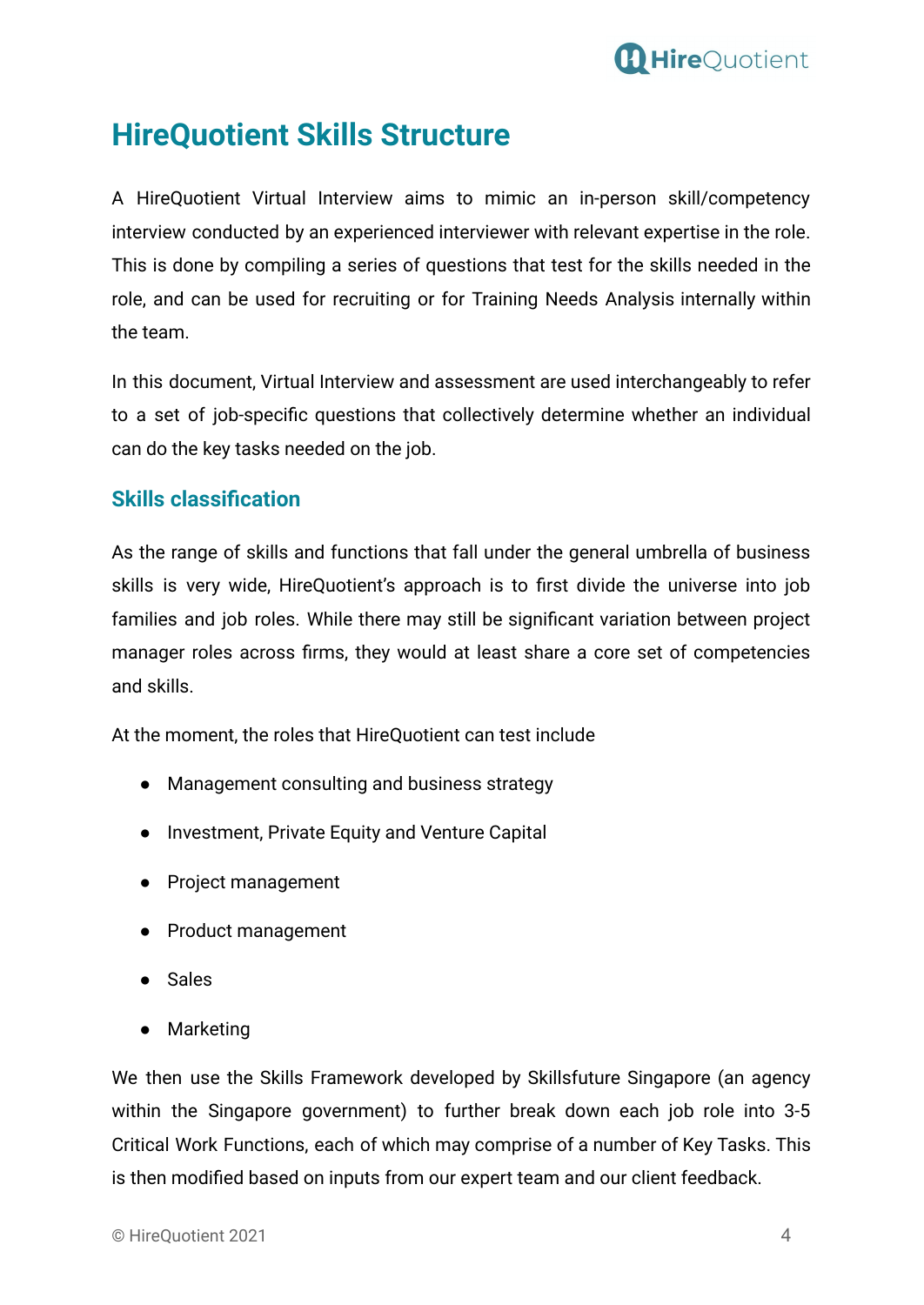

| <b>Critical Work Function</b>    | <b>Key Task</b>                                                                                                       |
|----------------------------------|-----------------------------------------------------------------------------------------------------------------------|
| Identify new sales opportunities | Identify new sales opportunities with existing clients                                                                |
|                                  | Evaluate prospect qualification analysis of leads generated<br>by the business development team or insides sales team |
|                                  | Present new products and/or services to new and existing<br>clients                                                   |
|                                  | Participate in price formulation for product and/or service                                                           |
|                                  | Work with pre-sales teams and other internal stakeholders<br>to meet client needs                                     |

For example, an Account Manager working in sales would have "Identify new sales opportunities" as one of their Critical Work Functions. 5 separate Key Tasks collectively comprise this Critical Work Function. We can then create scenarios and questions to test the candidate's ability to successfully execute each Key Task. We then assess the candidate's ability to perform the Critical Work Function based on how they perform on a selection of Key Tasks. Note that in most situations it is not necessary, and not practical, to test every single Key Task, and hence a representative sample is usually sufficient to determine overall competency within the Critical Work Function.

This enables us to consistently and systematically break down a job role into its constituent Key Tasks, and provides a starting point for companies to tailor the assessment according to the specific way the role is structured within their organisation.

#### **Core competency-driven assessments**

For roles or assessments where specific technical or functional "hard" skills are less important than core competencies, we can also structure assessments that focus on testing these core competencies in a non-specific work context. Such assessments have been used for generalist roles such as consulting, management associates/graduate hiring, or public policy and civil service.

Examples of core competencies include:

| <b>Definition</b> |
|-------------------|
|                   |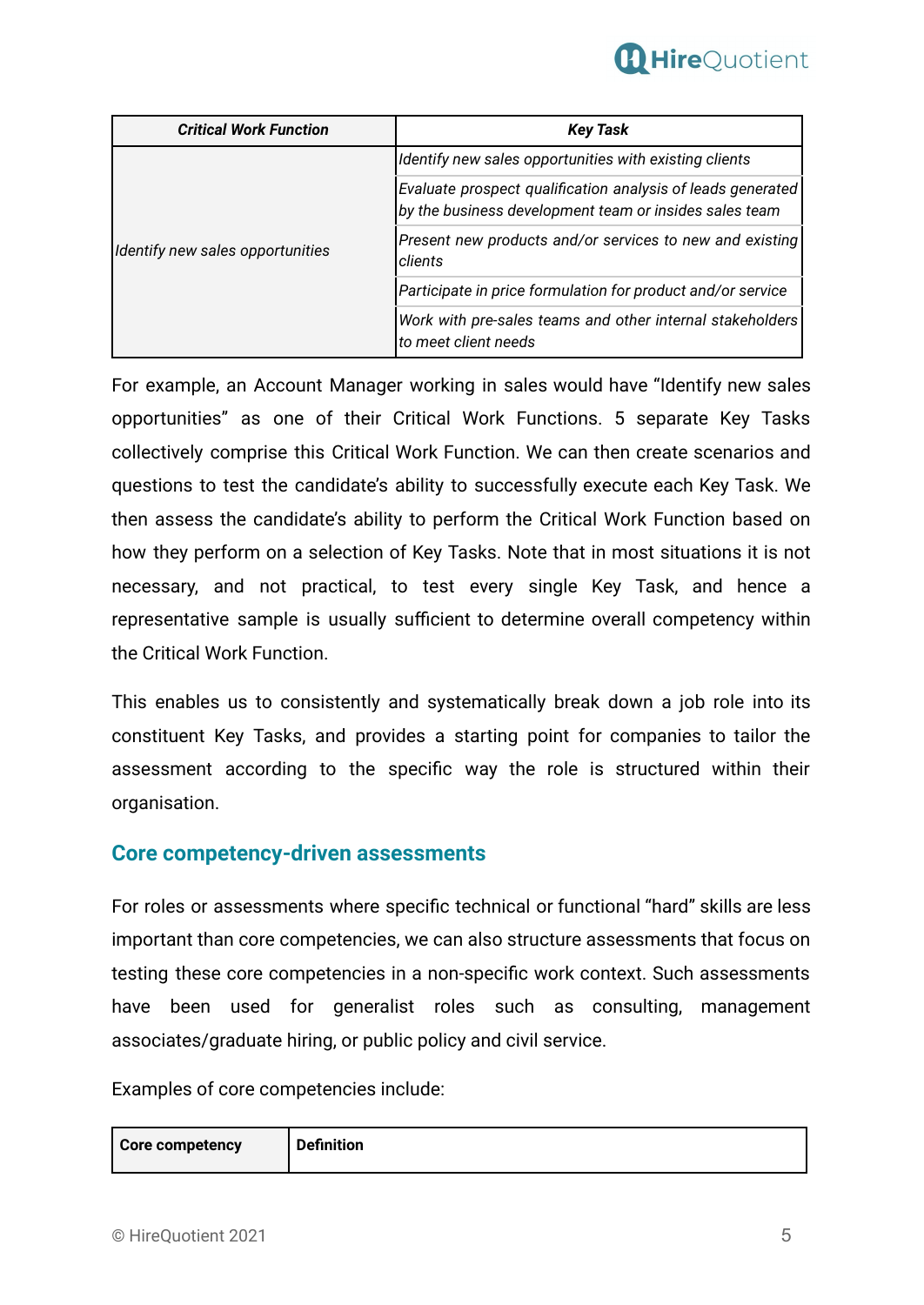

| <b>Problem framing</b>       | Problem framing is the quintessential consulting skill. It requires the<br>ability to get to the heart of the problem and identify the key issues, as<br>well as to quickly structure an approach to get to the answer.                                                                   |
|------------------------------|-------------------------------------------------------------------------------------------------------------------------------------------------------------------------------------------------------------------------------------------------------------------------------------------|
| <b>Analysis</b>              | Analysis is the ability to break up a big problem into smaller constituent<br>parts. It combines the ability to think critically about a problem with the<br>application of logic and reasoning to work through the constituent parts                                                     |
| Insight                      | Insight is the flash of understanding that comes after analysis. Insight<br>comes from applying practical business knowledge to the results of your<br>analysis or to make the right assumptions, and using that to guide your<br>prioritisation as you move towards generating solutions |
| <b>Synthesis</b>             | Synthesis is the ability to distil actionable recommendations from the<br>noise and chaos of information overload and uncertainty. This means<br>being able to focus on the key findings while avoiding distractions and<br>red herrings                                                  |
| <b>Quantitative analysis</b> | Quantitative skills are all about working with numbers to come to<br>business insights. This typically involves interpreting data, performing<br>calculations, and translating numbers into insights.                                                                                     |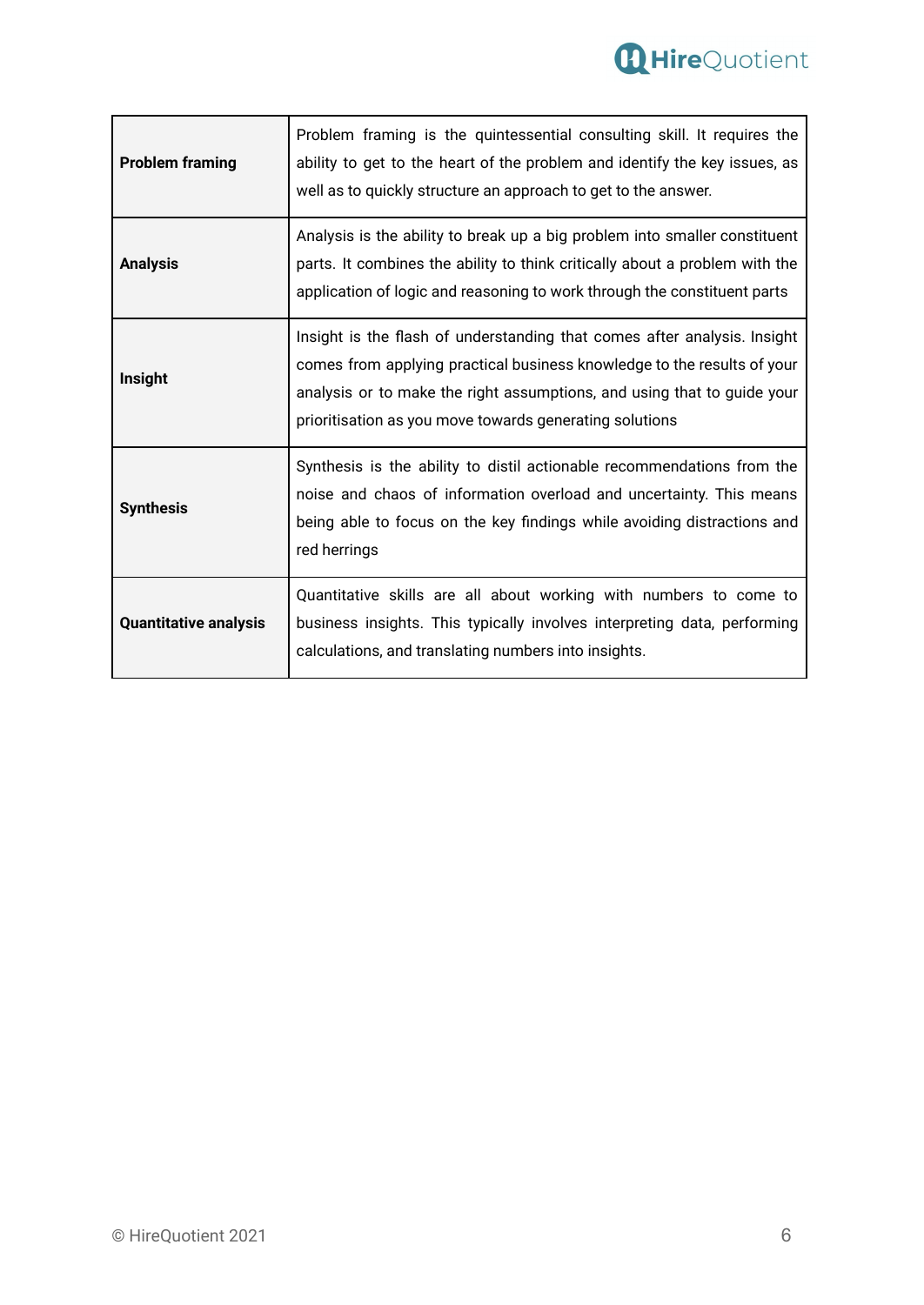

## <span id="page-6-0"></span>**Why you can trust HireQuotient Virtual**

# **Interviewers**

What makes an assessment a "good" assessment to use when screening and selecting candidates for a job? There are generally 3 properties that collectively enable you to make better hiring decisions

- The test must be *relevant* for the job role under consideration
- The test must be *valid*, which means that it accurately measures what it claims to measure
- The test must be *reliable*, which means that the same person taking the test multiple times should get similar and consistent results each time

### **Relevance**

HireQuotient addresses relevance by customising assessments according to the needs and context of each role, based on the framework of Critical Work Functions and Key Tasks described in the previous chapter. This ensures that the kinds of questions being asked and the scenarios being posed will be directly applicable to the job role being tested for.

### **Validity**

For a hiring assessment to be valid, it must accurately predict likelihood of success (or failure) in the job. There are two sub-dimensions of validity that are important here:

- What characteristic/metric is being tested
- How accurately is that characteristic being measured

A test that accurately measures the right characteristics that are essential for success on the job would therefore be a useful yardstick by which to compare candidates and determine who should move forward to the next stage.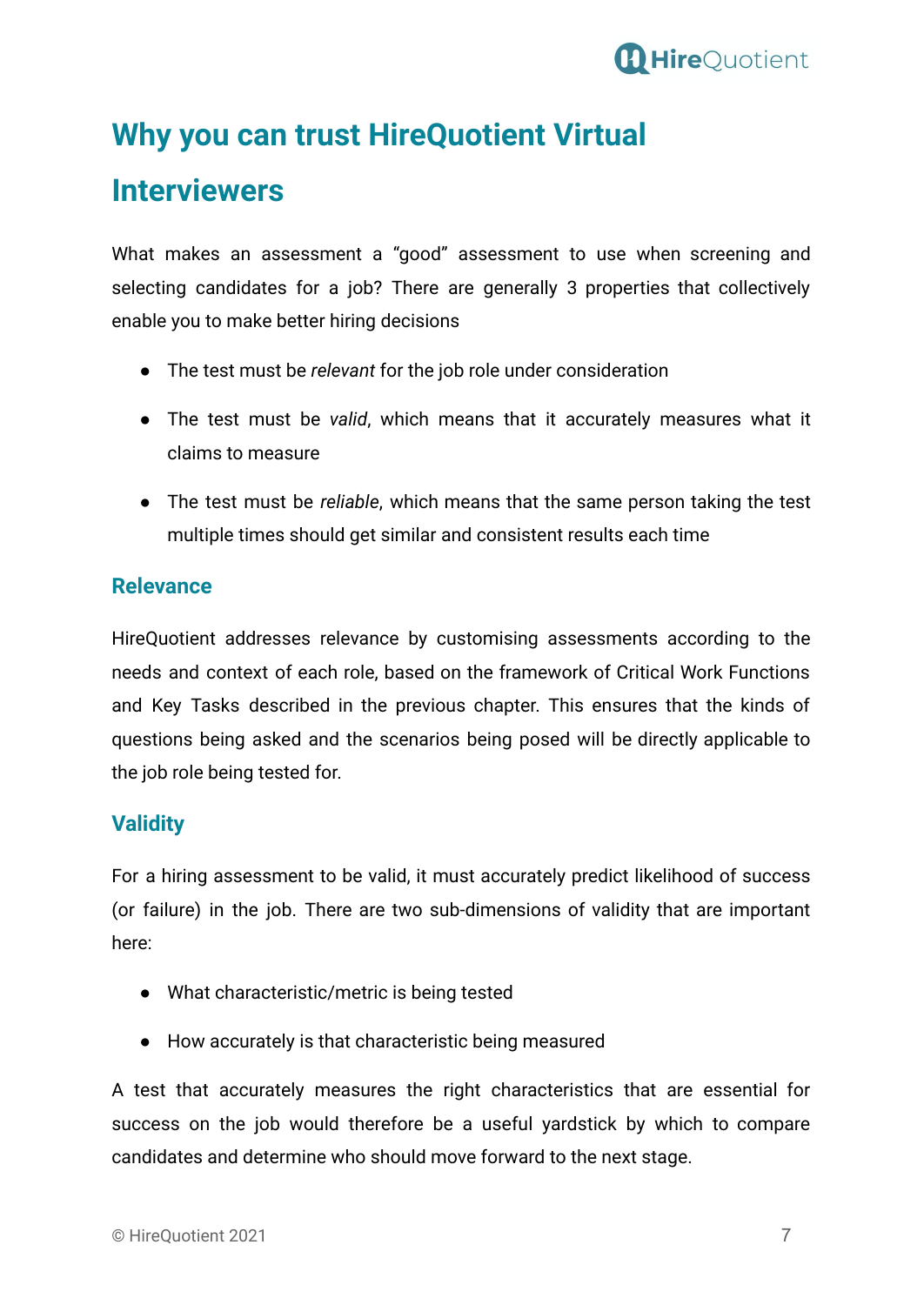

HireQuotient focuses on two strategies to build assessments with high validity

- We achieve high **content validity** by creating scenarios that enable candidates to demonstrate their ability to execute key tasks associated with the role. The questions that they are asked are directly linked to the Key Tasks they need to perform, and the common types of situations they will encounter, and hence their answers provide a strong indication of their ability to perform the role
- **Construct validity** comes from the fact that we are directly assessing candidate ability to perform the Key Tasks. Unlike personality or intelligence tests, which need to show how test outcomes correlate with performance, we seek to answer the question "Can the candidate perform a particular Key Task" by giving them the Key Task and seeing how well they perform on it.

#### **Example for validation**

In a validity test with an existing client, we analysed the scores of more than 30 thousand candidates, and found a clear correlation between the average scores on our assessment and the competency score they achieved during the in-person interviews. Candidates were rated from 1 (best) to 5 (worst) There was a consistent increase of around 2-3 points (out of 100) for each rating (so a candidate rated 1 in the interview would, on average, have scored 2-3 points higher than one rated 2, and so forth), allowing the client to predict interview outcomes on the competency dimension with a high degree of accuracy.

#### **Reliability**

Reliability is a measure of the trustworthiness of an assessment outcome

- Test-retest reliability measures the consistency of scores across repeated attempts at the instrument
- Parallel form reliability measures the consistency of scores across different versions of the test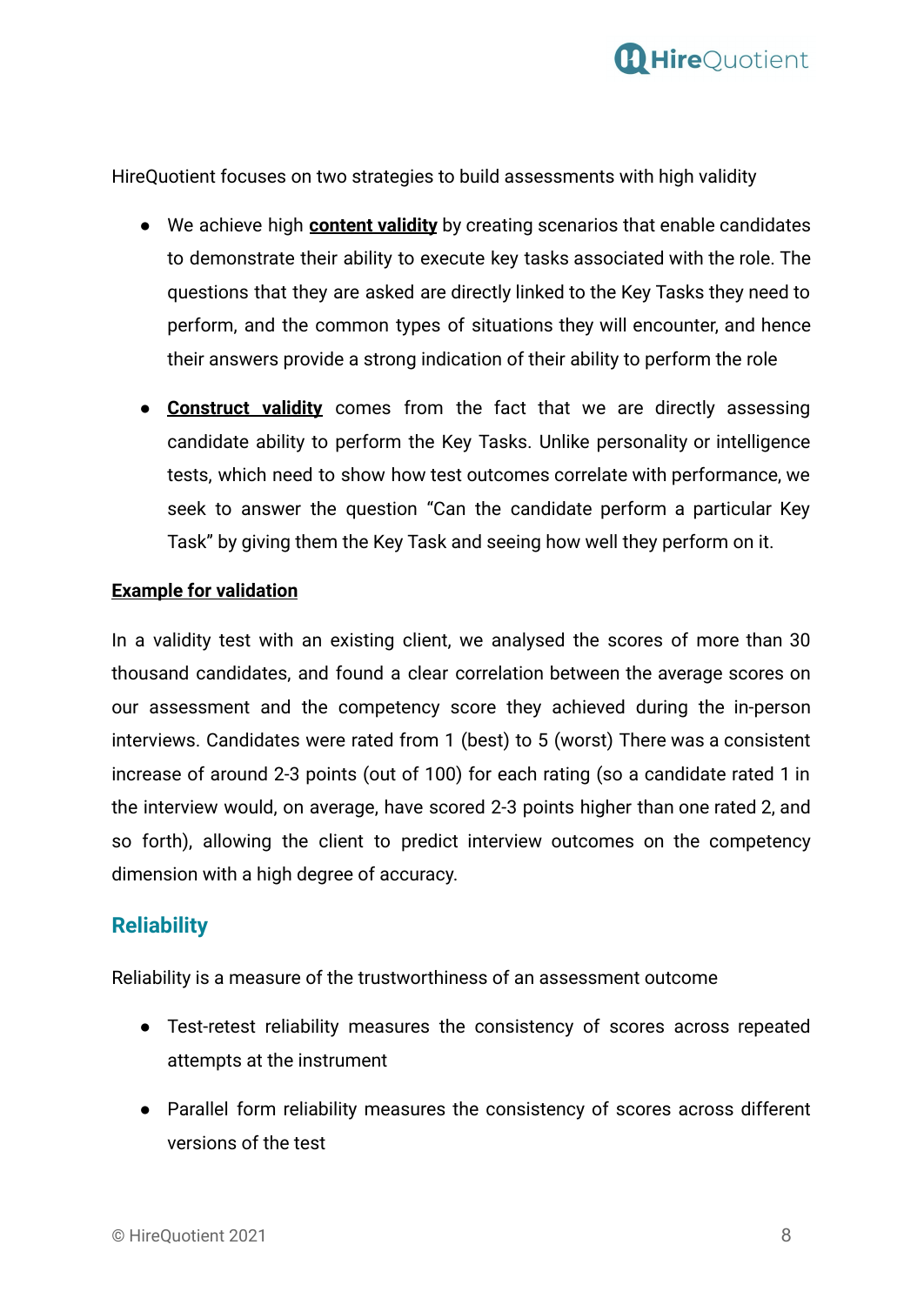

Given that HireQuotient asks skill/knowledge/application questions that candidates can learn the answer to over time, repeated testing with the exact same question set is not meaningful. Hence we focus on parallel form reliability, where candidates are expected to achieve similar scores when presented with different sets of questions drawn from the same pool.

HireQuotient achieves high reliability through the following:

- Focus on application of skills, e.g., calculation, rather than feelings or abstract thought patterns which might vary from time to time
- Use of structured questions (rather than traditional X choose 1 multiple choice) which increase the number of possible combinations for each question, reducing the likelihood that high scores result from multiple lucky guesses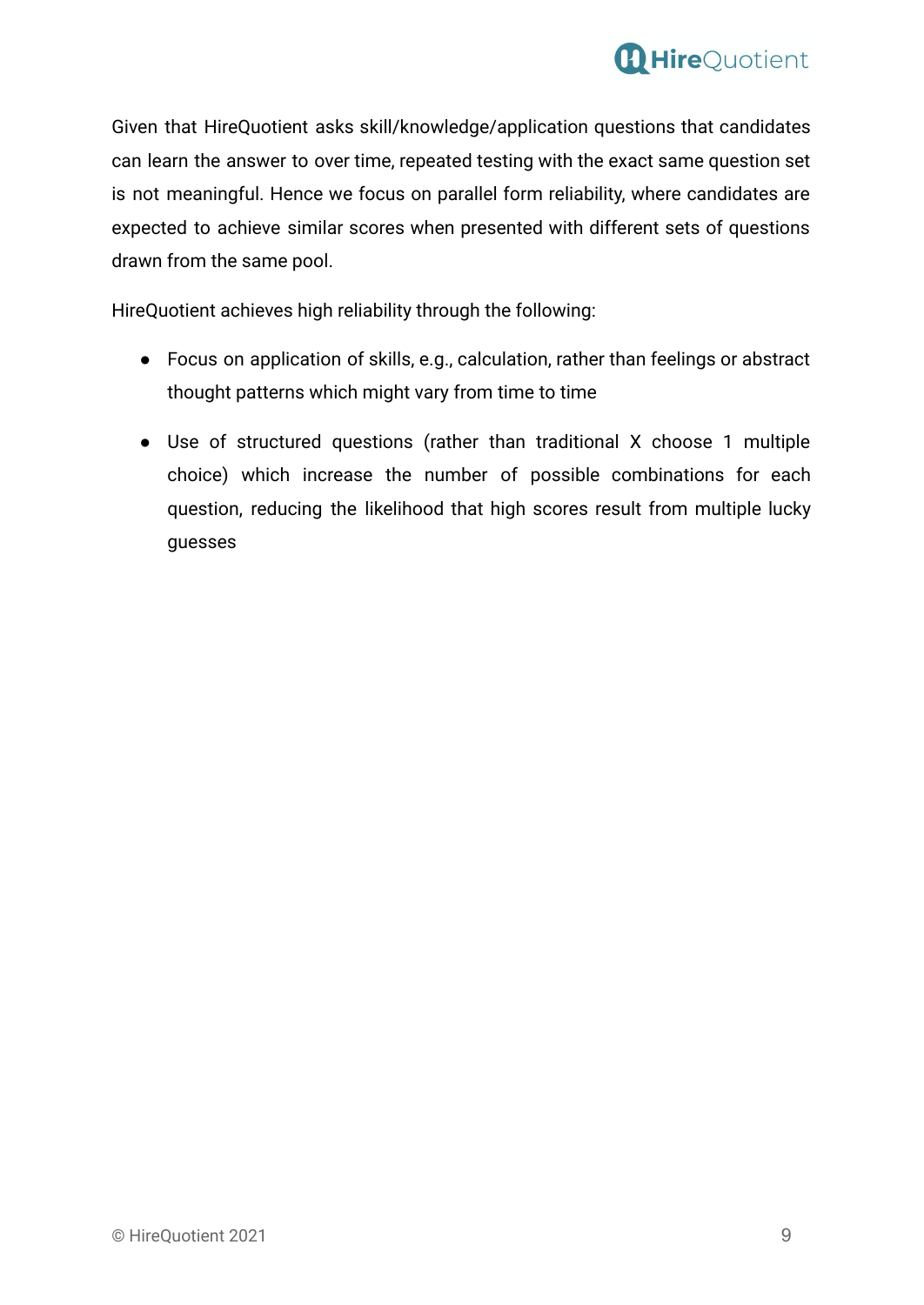

## <span id="page-9-0"></span>**Question creation and testing**

HireQuotient engages Subject Matter Experts (SME) within each role to create suitable questions to assess each Key Task. The SMEs are trained to write questions that are in line with the HireQuotient testing philosophy, and which conform to the standards expected by clients.

Each question is subsequently checked independently by other SMEs to ensure that the questions meet the high standards we set. The question testing process covers the following areas

- General validity check
- Difficulty
- Expected time taken to complete

The questions are also examined for

- Clarity of intent
- Sufficiency of information
- Reliance on in-depth or specific local knowledge
- Unintended negative messages (which can affect diversity and inclusiveness)

HireQuotient questions are scored based on the expertise of the question creator. The questions are designed to have objectively right or wrong answers, rather than normed (i.e., organisational preference) or subjective assessments. This allows us to definitively assess each candidate's performance based on the answers they give to the questions posed.

Data is collected on candidate performance in the actual assessments, and is used to drive a Machine Learning algorithm that continuously calibrates the expected time and difficulty level/weightage of the questions.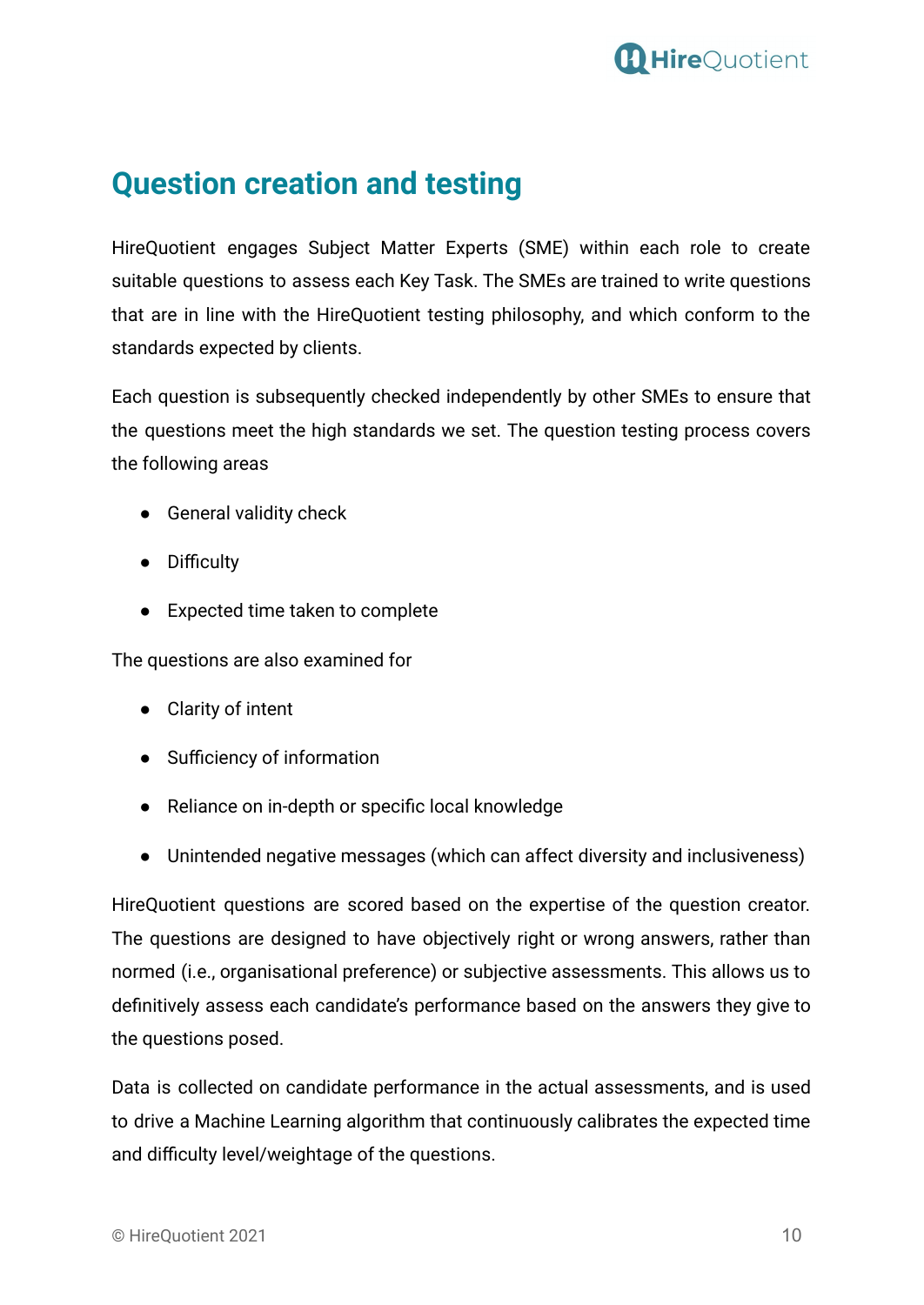

HireQuotient periodically runs online searches for the questions in our database to determine if the content has been leaked, and to take the necessary steps to redress the situation. This helps prevent certain candidates receiving an unfair advantage over their peers. This can include removing the question from our bank, modifying the context and answers, etc.

#### **Accounting for bias**

HireQuotient is firmly committed to improving Diversity and Inclusion for our clients. Our competency-based selection is already a big step forward as the Virtual Interviewers do not factor in demographic data such as race, gender, or socioeconomic background, which human interviewers sometimes unconsciously do.

Furthermore, we work with our clients to monitor the performance of different demographic cohorts in our assessments, including deep-dives by question type to see if there are any patterns or disparities in performance that require further investigation. Based on the findings of these analyses, the assessments can be tweaked to emphasise/avoid certain question types, or to weight them differently in the final analysis.

As part of our question creation process, we scrutinise each question for the following potential areas of concern

- Excessive or inappropriate use of gendered pronouns
- Potentially offensive situations or terms (e.g., racist, sexist or politically sensitive)
- Geography-specific references which would advantage candidates familiar with the area (e.g., questions based on knowing the population of certain countries)
- Use of idioms or other non-literal language which might disadvantage non-native English speakers